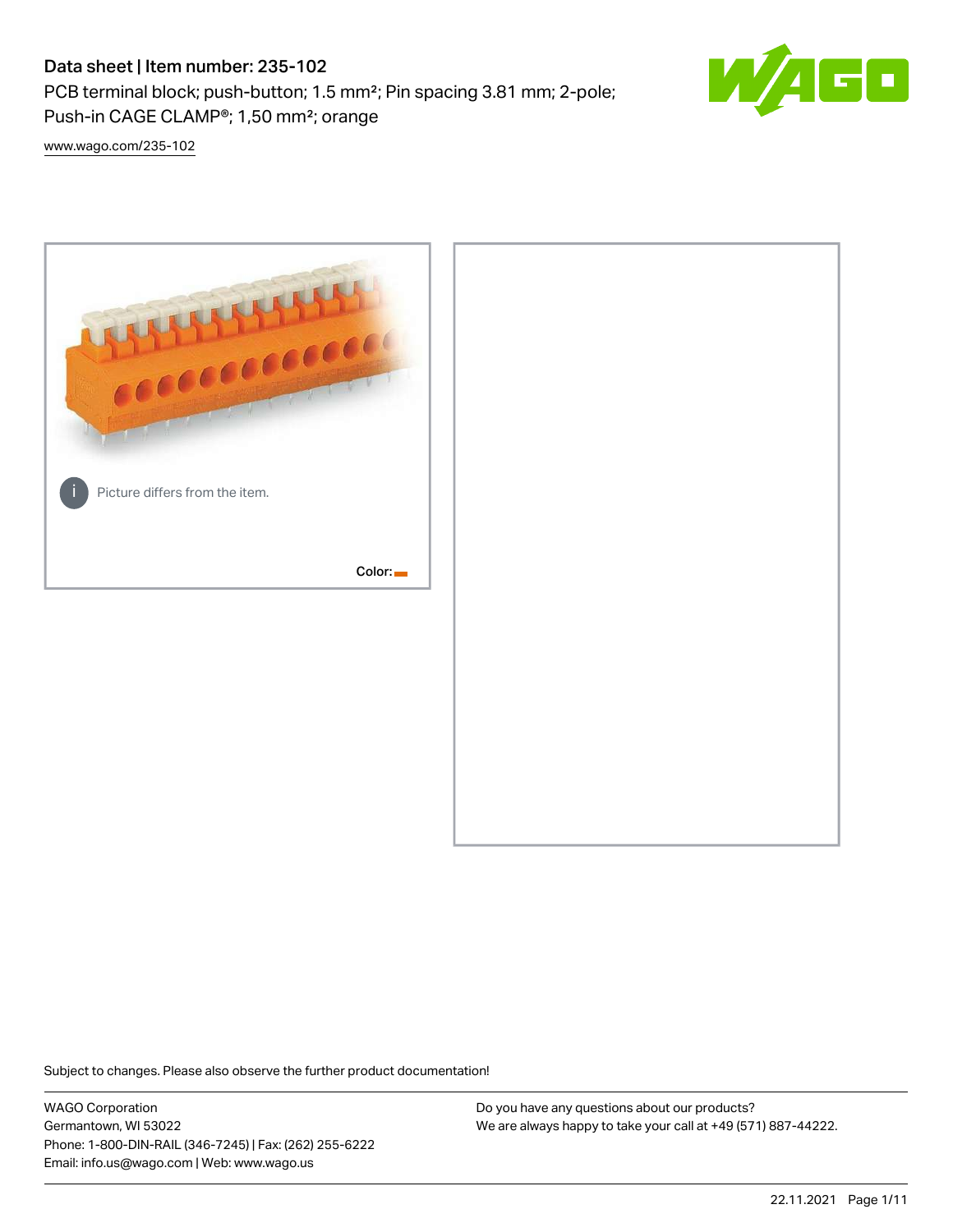

Dimensions in mm

 $L =$  (pole no. x pin spacing) + 1.5 mm

#### Item description

- **PCB terminal strips with push-buttons**
- $\blacksquare$ Push-in termination of solid and ferruled conductors
- $\blacksquare$ Convenient termination/removal of fine-stranded conductors via push-buttons

## Data Notes

Variants: Other pole numbers

Subject to changes. Please also observe the further product documentation! Other colors

WAGO Corporation Germantown, WI 53022 Phone: 1-800-DIN-RAIL (346-7245) | Fax: (262) 255-6222 Email: info.us@wago.com | Web: www.wago.us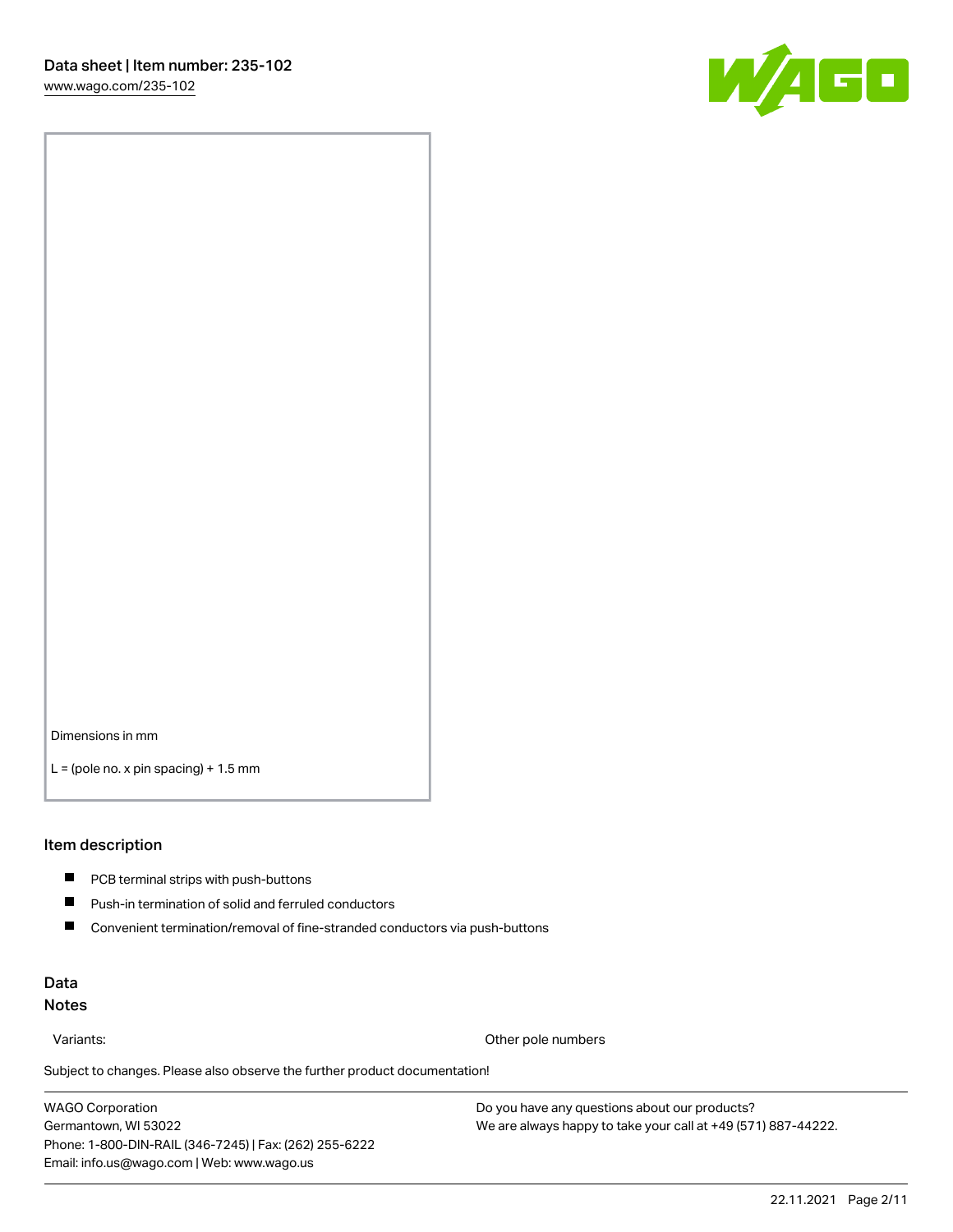

Other colors Mixed-color PCB connector strips Direct marking Other versions (or variants) can be requested from WAGO Sales or configured at https://configurator.wago.com/

#### Electrical data

#### IEC Approvals

| Ratings per                 | IEC/EN 60664-1                                                        |
|-----------------------------|-----------------------------------------------------------------------|
| Rated voltage (III / 3)     | 200 V                                                                 |
| Rated surge voltage (III/3) | 4 <sub>k</sub> V                                                      |
| Rated voltage (III/2)       | 320 V                                                                 |
| Rated surge voltage (III/2) | 4 <sub>k</sub> V                                                      |
| Nominal voltage (II/2)      | 500 V                                                                 |
| Rated surge voltage (II/2)  | 4 <sub>k</sub> V                                                      |
| Rated current               | 17.5A                                                                 |
| Legend (ratings)            | $(III / 2)$ $\triangle$ Overvoltage category III / Pollution degree 2 |

#### UL Approvals

| Approvals per                  | UL 1059 |
|--------------------------------|---------|
| Rated voltage UL (Use Group B) | 300 V   |
| Rated current UL (Use Group B) | 10 A    |
| Rated voltage UL (Use Group D) | 300 V   |
| Rated current UL (Use Group D) | 10 A    |

## CSA Approvals

| Approvals per                   | CSA   |
|---------------------------------|-------|
| Rated voltage CSA (Use Group B) | 300 V |
| Rated current CSA (Use Group B) | 10 A  |

## Connection data

| Total number of connection points |  |
|-----------------------------------|--|
| Total number of potentials        |  |
| Number of connection types        |  |
| Number of levels                  |  |

.<br>Subject to changes. Please also observe the further product documentation!

WAGO Corporation Germantown, WI 53022 Phone: 1-800-DIN-RAIL (346-7245) | Fax: (262) 255-6222 Email: info.us@wago.com | Web: www.wago.us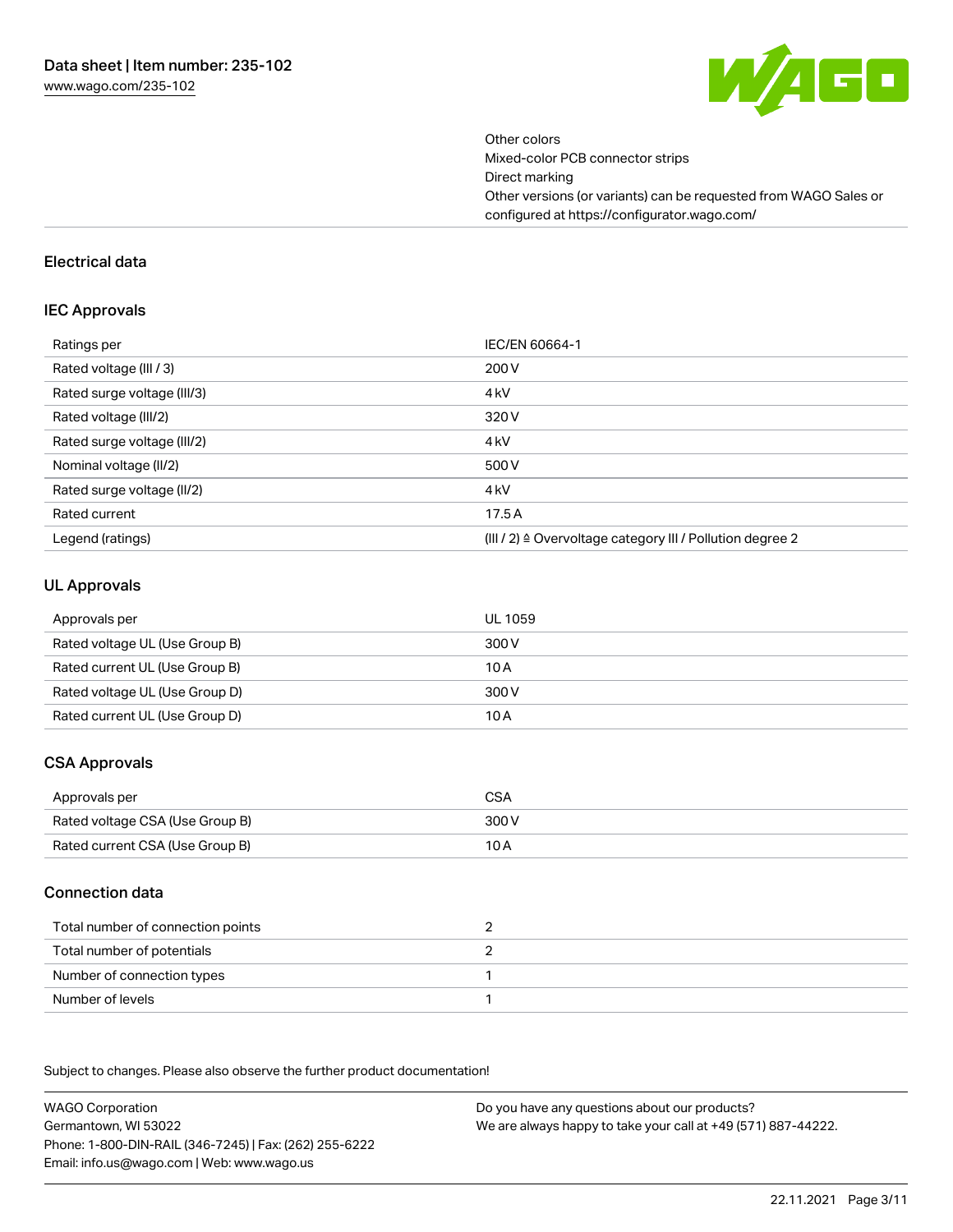[www.wago.com/235-102](http://www.wago.com/235-102)



## Connection 1

| Connection technology                             | Push-in CAGE CLAMP®                    |
|---------------------------------------------------|----------------------------------------|
| Actuation type                                    | Push-button                            |
| Solid conductor                                   | $0.51.5$ mm <sup>2</sup> / 20  16 AWG  |
| Fine-stranded conductor                           | $0.751.5$ mm <sup>2</sup> / 20  16 AWG |
| Fine-stranded conductor; with insulated ferrule   | $0.251$ mm <sup>2</sup>                |
| Fine-stranded conductor; with uninsulated ferrule | $0.251$ mm <sup>2</sup>                |
| Strip length                                      | $910$ mm $/0.350.39$ inch              |
| Conductor connection direction to PCB             | 0°                                     |
| Number of poles                                   | 2                                      |

# Physical data

| Pin spacing                          | 3.81 mm / 0.15 inch    |
|--------------------------------------|------------------------|
| Width                                | 9.12 mm / 0.359 inch   |
| Height                               | 19.1 mm / 0.752 inch   |
| Height from the surface              | 15.5 mm / 0.61 inch    |
| Depth                                | 12.5 mm / 0.492 inch   |
| Solder pin length                    | 3.6 <sub>mm</sub>      |
| Solder pin dimensions                | $0.4 \times 0.8$ mm    |
| Drilled hole diameter with tolerance | 1 <sup>(+0.1)</sup> mm |

## PCB contact

| PCB Contact                         | тнт                                      |
|-------------------------------------|------------------------------------------|
| Solder pin arrangement              | over the entire terminal strip (in-line) |
| Number of solder pins per potential |                                          |

## Material data

| Color                       | orange                                |
|-----------------------------|---------------------------------------|
| Material group              |                                       |
| Insulation material         | Polyamide (PA66)                      |
| Flammability class per UL94 | V0                                    |
| Clamping spring material    | Chrome nickel spring steel (CrNi)     |
| Contact material            | Electrolytic copper $(E_{\text{CL}})$ |
| Contact plating             | tin-plated                            |
| Fire load                   | $0.024$ MJ                            |

Subject to changes. Please also observe the further product documentation!

| <b>WAGO Corporation</b>                                | Do you have any questions about our products?                 |
|--------------------------------------------------------|---------------------------------------------------------------|
| Germantown, WI 53022                                   | We are always happy to take your call at +49 (571) 887-44222. |
| Phone: 1-800-DIN-RAIL (346-7245)   Fax: (262) 255-6222 |                                                               |
| Email: info.us@wago.com   Web: www.wago.us             |                                                               |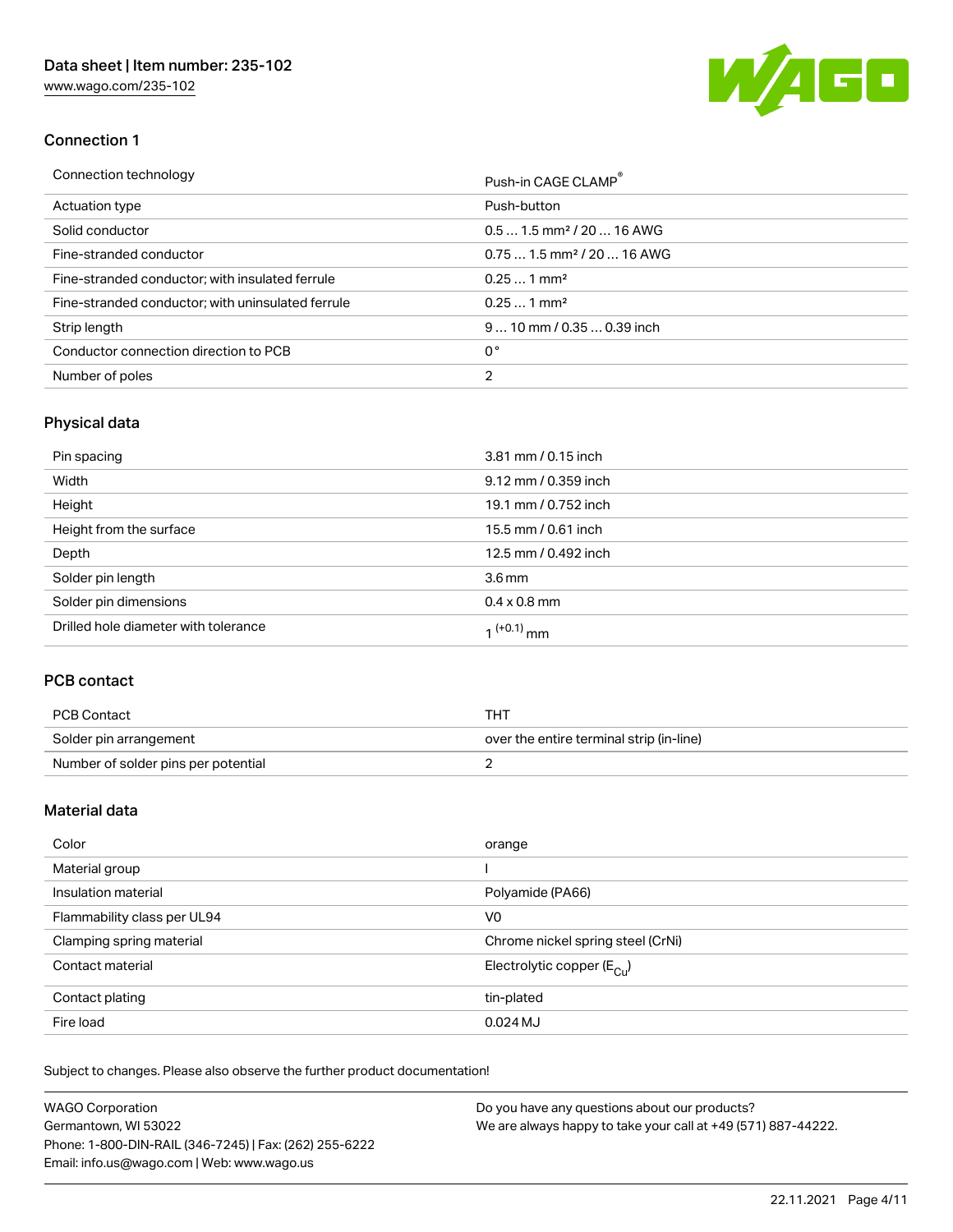[www.wago.com/235-102](http://www.wago.com/235-102)



| Weight                            | 1.3 <sub>q</sub> |
|-----------------------------------|------------------|
| <b>Environmental requirements</b> |                  |

## Commercial data

| Product Group         | 4 (Printed Circuit) |
|-----------------------|---------------------|
| PU (SPU)              | 520 (130) Stück     |
| Packaging type        | box                 |
| Country of origin     | <b>CN</b>           |
| <b>GTIN</b>           | 4044918828277       |
| Customs tariff number | 8536904000          |

## Approvals / Certificates

#### Country specific Approvals

| Logo | Approval                                                                   | <b>Additional Approval Text</b> | Certificate<br>name   |
|------|----------------------------------------------------------------------------|---------------------------------|-----------------------|
|      | <b>CCA</b><br>DEKRA Certification B.V.                                     | EN 60947                        | NTR NL-<br>7144       |
| KEMA | <b>CCA</b><br>DEKRA Certification B.V.                                     | EN 60947                        | 2149549.02            |
|      | <b>CCA</b><br>DEKRA Certification B.V.                                     | EN 60998                        | <b>NTR NL</b><br>6919 |
|      | <b>CCA</b><br>DEKRA Certification B.V.                                     | EN 60947-7-4                    | NTR NL-<br>7774       |
|      | <b>CSA</b><br>DEKRA Certification B.V.                                     | C22.2                           | 1673956               |
| DЕ   | <b>VDE</b><br>VDE Prüf- und Zertifizierungsinstitut                        | EN 60947                        | 40029328              |
|      | Subject to changes. Please also observe the further product documentation! |                                 |                       |

| <b>WAGO Corporation</b>                                | Do you have any questions about our products?                 |  |
|--------------------------------------------------------|---------------------------------------------------------------|--|
| Germantown, WI 53022                                   | We are always happy to take your call at +49 (571) 887-44222. |  |
| Phone: 1-800-DIN-RAIL (346-7245)   Fax: (262) 255-6222 |                                                               |  |
| Email: info.us@wago.com   Web: www.wago.us             |                                                               |  |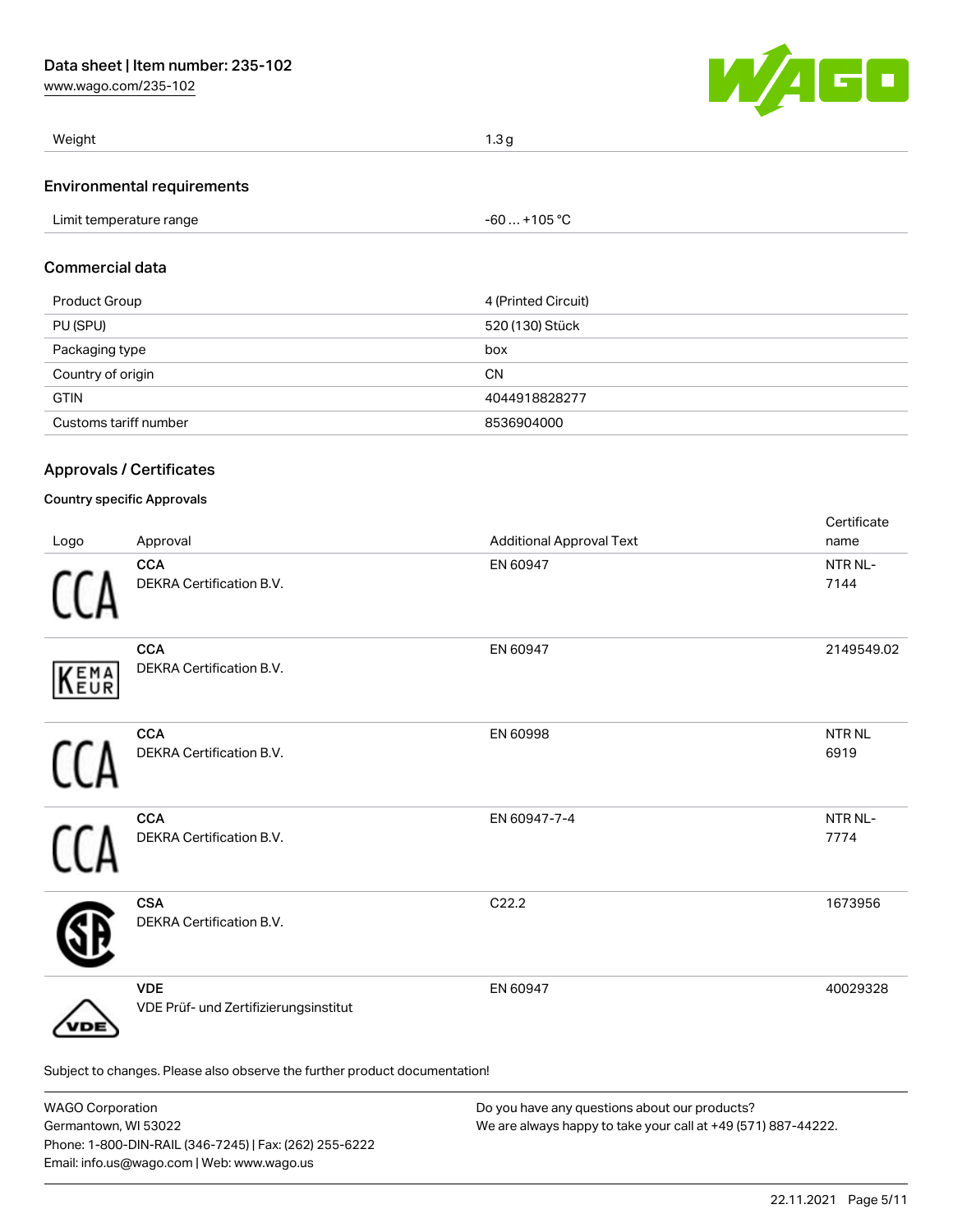[www.wago.com/235-102](http://www.wago.com/235-102)



#### Ship Approvals

| Logo          | Approval                                                | <b>Additional Approval Text</b> | Certificate<br>name               |
|---------------|---------------------------------------------------------|---------------------------------|-----------------------------------|
| ABS.          | <b>ABS</b><br>American Bureau of Shipping               | $\overline{\phantom{0}}$        | $19-$<br>HG1869876-<br><b>PDA</b> |
| <b>BUREAU</b> | BV<br>Bureau Veritas S.A.                               | <b>IEC 60998</b>                | 11915/D0<br>BV                    |
|               | <b>DNV GL</b><br>Det Norske Veritas, Germanischer Lloyd | $\overline{\phantom{0}}$        | TAE000016Z                        |

# Optional accessories

Phone: 1-800-DIN-RAIL (346-7245) | Fax: (262) 255-6222

Email: info.us@wago.com | Web: www.wago.us

## Tools

| Operating tool          |                                                                                                                                                                                                      |                                                                                                                |                                  |
|-------------------------|------------------------------------------------------------------------------------------------------------------------------------------------------------------------------------------------------|----------------------------------------------------------------------------------------------------------------|----------------------------------|
|                         | Item no.: 210-657<br>Operating tool; Blade: 3.5 x 0.5 mm; with a partially insulated shaft; short; multicoloured                                                                                     |                                                                                                                | www.wago.com/210-657             |
| I                       | Item no.: 210-720<br>Operating tool; Blade: 3.5 x 0.5 mm; with a partially insulated shaft; multicoloured                                                                                            |                                                                                                                | www.wago.com/210-720             |
| Marking accessories     |                                                                                                                                                                                                      |                                                                                                                |                                  |
| Marking strip           |                                                                                                                                                                                                      |                                                                                                                |                                  |
|                         | Item no.: 210-332/381-202<br>Marking strips; as a DIN A4 sheet; MARKED; 1-16 (160x); Height of marker strip: 3 mm; Strip length 182<br>mm; Horizontal marking; Self-adhesive; white                  |                                                                                                                | www.wago.com/210-332<br>/381-202 |
|                         | Item no.: 210-332/381-206<br>Marking strips; as a DIN A4 sheet; MARKED; 33-48 (160x); Height of marker strip: 3 mm; Strip length<br>182 mm; Horizontal marking; Self-adhesive; white                 |                                                                                                                | www.wago.com/210-332<br>/381-206 |
|                         | Item no.: 210-332/381-205<br>Marking strips; as a DIN A4 sheet; MARKED; 1-32 (80x); Height of marker strip: 3 mm; Strip length 182<br>mm; Horizontal marking; Self-adhesive; white                   |                                                                                                                | www.wago.com/210-332<br>/381-205 |
|                         | Item no.: 210-332/381-204<br>Marking strips; as a DIN A4 sheet; MARKED; 17-32 (160x); Height of marker strip: 3 mm; Strip length<br>182 mm; Horizontal marking; Self-adhesive; white                 |                                                                                                                | www.wago.com/210-332<br>/381-204 |
| <b>Ferrules</b>         |                                                                                                                                                                                                      |                                                                                                                |                                  |
| Ferrule                 |                                                                                                                                                                                                      |                                                                                                                |                                  |
|                         | Item no.: 216-101<br>Ferrule; Sleeve for 0.5 mm <sup>2</sup> / AWG 22; uninsulated; electro-tin plated; silver-colored<br>Subject to changes. Please also observe the further product documentation! |                                                                                                                | www.wago.com/216-101             |
| <b>WAGO Corporation</b> | Germantown, WI 53022                                                                                                                                                                                 | Do you have any questions about our products?<br>We are always happy to take your call at +49 (571) 887-44222. |                                  |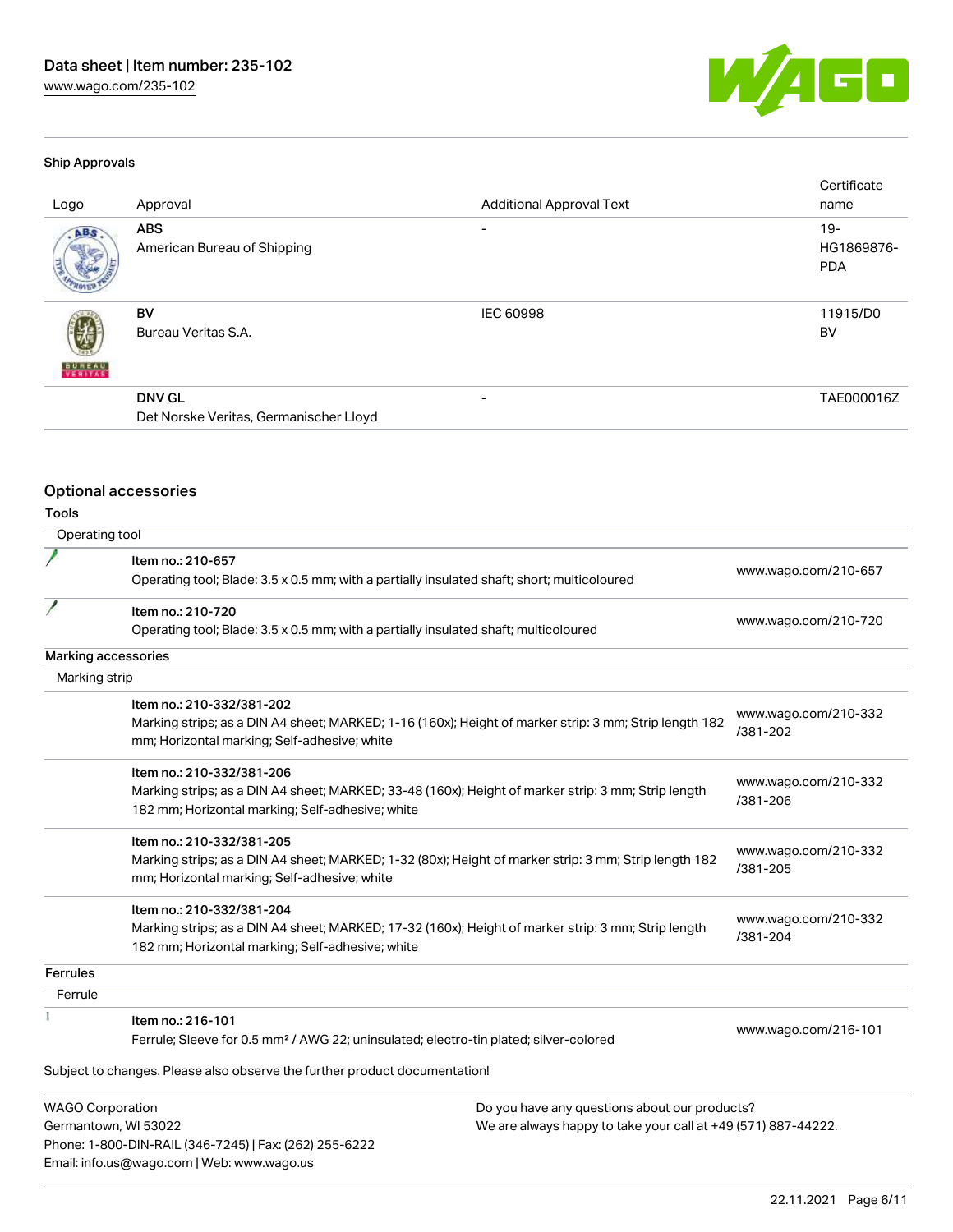## Data sheet | Item number: 235-102

[www.wago.com/235-102](http://www.wago.com/235-102)



|            | Item no.: 216-102                                                                                                                                                 | www.wago.com/216-102 |
|------------|-------------------------------------------------------------------------------------------------------------------------------------------------------------------|----------------------|
|            | Ferrule; Sleeve for 0.75 mm <sup>2</sup> / AWG 20; uninsulated; electro-tin plated; silver-colored                                                                |                      |
|            | Item no.: 216-103                                                                                                                                                 | www.wago.com/216-103 |
|            | Ferrule; Sleeve for 1 mm <sup>2</sup> / AWG 18; uninsulated; electro-tin plated                                                                                   |                      |
| $\ddot{x}$ | Item no.: 216-123                                                                                                                                                 | www.wago.com/216-123 |
|            | Ferrule; Sleeve for 1 mm <sup>2</sup> / AWG 18; uninsulated; electro-tin plated; silver-colored                                                                   |                      |
|            | Item no.: 216-122                                                                                                                                                 | www.wago.com/216-122 |
|            | Ferrule; Sleeve for 0.75 mm <sup>2</sup> / AWG 20; uninsulated; electro-tin plated; silver-colored                                                                |                      |
|            | Item no.: 216-142                                                                                                                                                 |                      |
|            | Ferrule; Sleeve for 0.75 mm <sup>2</sup> / 18 AWG; uninsulated; electro-tin plated; electrolytic copper; gastight<br>crimped; acc. to DIN 46228, Part 1/08.92     | www.wago.com/216-142 |
| 1          |                                                                                                                                                                   |                      |
|            | Item no.: 216-132<br>Ferrule; Sleeve for 0.34 mm <sup>2</sup> / AWG 24; uninsulated; electro-tin plated                                                           | www.wago.com/216-132 |
|            |                                                                                                                                                                   |                      |
|            | Item no.: 216-121<br>Ferrule; Sleeve for 0.5 mm <sup>2</sup> / AWG 22; uninsulated; electro-tin plated; silver-colored                                            | www.wago.com/216-121 |
|            |                                                                                                                                                                   |                      |
|            | Item no.: 216-143<br>Ferrule; Sleeve for 1 mm <sup>2</sup> / AWG 18; uninsulated; electro-tin plated; electrolytic copper; gastight                               | www.wago.com/216-143 |
|            | crimped; acc. to DIN 46228, Part 1/08.92                                                                                                                          |                      |
| 1          | Item no.: 216-131                                                                                                                                                 | www.wago.com/216-131 |
|            | Ferrule; Sleeve for 0.25 mm <sup>2</sup> / AWG 24; uninsulated; electro-tin plated; silver-colored                                                                |                      |
|            | Item no.: 216-141                                                                                                                                                 |                      |
|            | Ferrule; Sleeve for 0.5 mm <sup>2</sup> / 20 AWG; uninsulated; electro-tin plated; electrolytic copper; gastight<br>crimped; acc. to DIN 46228, Part 1/08.92      | www.wago.com/216-141 |
|            |                                                                                                                                                                   |                      |
|            | Item no.: 216-152<br>Ferrule; Sleeve for 0.34 mm <sup>2</sup> / AWG 24; uninsulated; electro-tin plated                                                           | www.wago.com/216-152 |
|            |                                                                                                                                                                   |                      |
|            | Item no.: 216-203<br>Ferrule; Sleeve for 1 mm <sup>2</sup> / AWG 18; insulated; electro-tin plated; red                                                           | www.wago.com/216-203 |
|            |                                                                                                                                                                   |                      |
|            | Item no.: 216-202                                                                                                                                                 | www.wago.com/216-202 |
|            | Ferrule; Sleeve for 0.75 mm <sup>2</sup> / 18 AWG; insulated; electro-tin plated; gray                                                                            |                      |
|            | Item no.: 216-151                                                                                                                                                 | www.wago.com/216-151 |
|            | Ferrule; Sleeve for 0.25 mm <sup>2</sup> / AWG 24; uninsulated; electro-tin plated                                                                                |                      |
|            | Item no.: 216-201                                                                                                                                                 | www.wago.com/216-201 |
|            | Ferrule; Sleeve for 0.5 mm <sup>2</sup> / 20 AWG; insulated; electro-tin plated; white                                                                            |                      |
|            | Item no.: 216-223                                                                                                                                                 | www.wago.com/216-223 |
|            | Ferrule; Sleeve for 1 mm <sup>2</sup> / AWG 18; insulated; electro-tin plated; red                                                                                |                      |
|            | Item no.: 216-241                                                                                                                                                 |                      |
|            | Ferrule; Sleeve for 0.5 mm <sup>2</sup> / 20 AWG; insulated; electro-tin plated; electrolytic copper; gastight<br>crimped; acc. to DIN 46228, Part 4/09.90; white | www.wago.com/216-241 |
|            | Item no.: 216-242                                                                                                                                                 |                      |
|            |                                                                                                                                                                   |                      |

Subject to changes. Please also observe the further product documentation!

WAGO Corporation Germantown, WI 53022 Phone: 1-800-DIN-RAIL (346-7245) | Fax: (262) 255-6222 Email: info.us@wago.com | Web: www.wago.us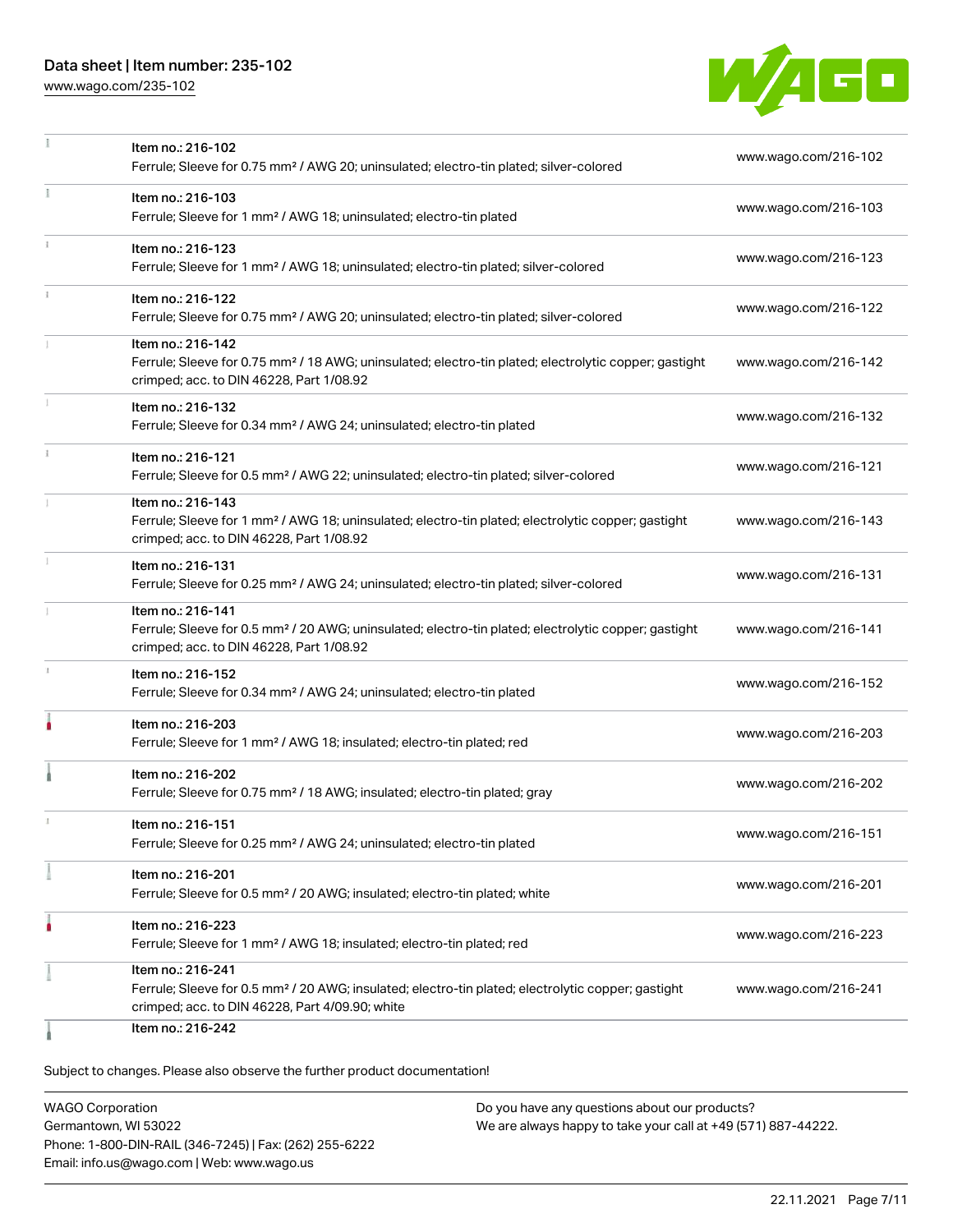W/AGO

| Ferrule; Sleeve for 0.75 mm <sup>2</sup> / 18 AWG; insulated; electro-tin plated; electrolytic copper; gastight<br>crimped; acc. to DIN 46228, Part 4/09.90; gray                                       | www.wago.com/216-242 |
|---------------------------------------------------------------------------------------------------------------------------------------------------------------------------------------------------------|----------------------|
| Item no.: 216-222<br>Ferrule; Sleeve for 0.75 mm <sup>2</sup> / 18 AWG; insulated; electro-tin plated; gray                                                                                             | www.wago.com/216-222 |
| Item no.: 216-221<br>Ferrule; Sleeve for 0.5 mm <sup>2</sup> / 20 AWG; insulated; electro-tin plated; white                                                                                             | www.wago.com/216-221 |
| Item no.: 216-243<br>Ferrule; Sleeve for 1 mm <sup>2</sup> / AWG 18; insulated; electro-tin plated; electrolytic copper; gastight crimped; www.wago.com/216-243<br>acc. to DIN 46228, Part 4/09.90; red |                      |
| Item no.: 216-263<br>Ferrule; Sleeve for 1 mm <sup>2</sup> / AWG 18; insulated; electro-tin plated; electrolytic copper; gastight crimped; www.wago.com/216-263<br>acc. to DIN 46228, Part 4/09.90; red |                      |
| Item no.: 216-262<br>Ferrule; Sleeve for 0.75 mm <sup>2</sup> / 18 AWG; insulated; electro-tin plated; electrolytic copper; gastight<br>crimped; acc. to DIN 46228, Part 4/09.90; gray                  | www.wago.com/216-262 |
| Item no.: 216-301<br>Ferrule; Sleeve for 0.25 mm <sup>2</sup> / AWG 24; insulated; electro-tin plated; yellow                                                                                           | www.wago.com/216-301 |
| Item no.: 216-321<br>Ferrule; Sleeve for 0.25 mm <sup>2</sup> / AWG 24; insulated; electro-tin plated; yellow                                                                                           | www.wago.com/216-321 |
| Item no.: 216-322<br>Ferrule; Sleeve for 0.34 mm <sup>2</sup> / 22 AWG; insulated; electro-tin plated; green                                                                                            | www.wago.com/216-322 |
| Item no.: 216-302<br>Ferrule; Sleeve for 0.34 mm <sup>2</sup> / 22 AWG; insulated; electro-tin plated; light turquoise                                                                                  | www.wago.com/216-302 |

## Downloads Documentation

# Additional Information

| Technical explanations | 2019 Apr 3 | pdf<br>2.0 MB   | Download |
|------------------------|------------|-----------------|----------|
|                        |            | pdf<br>125.0 kB | Download |

## CAD files

| CAD data                                                                   |                                               |          |
|----------------------------------------------------------------------------|-----------------------------------------------|----------|
| 2D/3D Models 235-102                                                       | URL                                           | Download |
| <b>CAE data</b>                                                            |                                               |          |
| EPLAN Data Portal 235-102                                                  | URL                                           | Download |
| Subject to changes. Please also observe the further product documentation! |                                               |          |
| <b>WAGO Corporation</b>                                                    | Do you have any questions about our products? |          |

Germantown, WI 53022 Phone: 1-800-DIN-RAIL (346-7245) | Fax: (262) 255-6222 Email: info.us@wago.com | Web: www.wago.us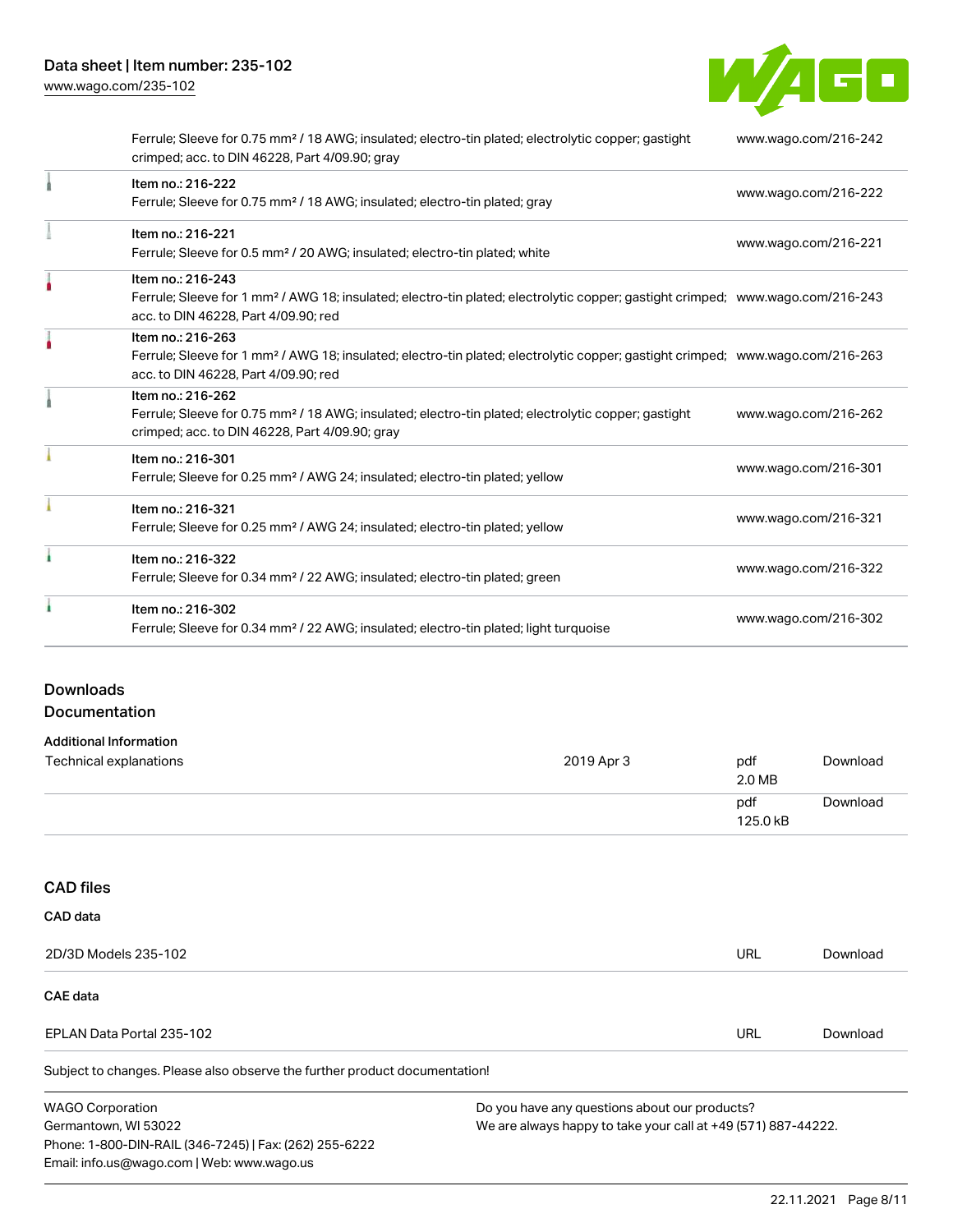ZUKEN Portal 235-102 URL [Download](https://www.wago.com/global/d/Zuken_URLS_235-102)

#### PCB Design

| Symbol and Footprint 235-102                                                        | URL |
|-------------------------------------------------------------------------------------|-----|
| CAx data for your PCB design, consisting of "schematic symbols and PCB footprints", |     |
| allow easy integration of the WAGO component into your development environment.     |     |

#### Supported formats:

- $\blacksquare$ Accel EDA 14 & 15
- $\blacksquare$ Altium 6 to current version
- $\blacksquare$ Cadence Allegro
- П **DesignSpark**
- $\blacksquare$ Eagle Libraries
- $\blacksquare$ KiCad
- $\blacksquare$ Mentor Graphics BoardStation
- $\blacksquare$ Mentor Graphics Design Architect
- $\blacksquare$ Mentor Graphics Design Expedition 99 and 2000
- $\blacksquare$ OrCAD 9.X PCB and Capture
- $\blacksquare$ PADS PowerPCB 3, 3.5, 4.X, and 5.X
- $\blacksquare$ PADS PowerPCB and PowerLogic 3.0
- $\blacksquare$ PCAD 2000, 2001, 2002, 2004, and 2006
- $\blacksquare$ Pulsonix 8.5 or newer
- $\blacksquare$ STL
- $\blacksquare$ 3D STEP
- $\blacksquare$ TARGET 3001!
- П View Logic ViewDraw
- П Quadcept
- $\blacksquare$ Zuken CadStar 3 and 4
- $\blacksquare$ Zuken CR-5000 and CR-8000

PCB Component Libraries (EDA), PCB CAD Library Ultra Librarian

## Environmental Product Compliance

#### Compliance Search

Environmental Product Compliance 235-102

Subject to changes. Please also observe the further product documentation!

WAGO Corporation Germantown, WI 53022 Phone: 1-800-DIN-RAIL (346-7245) | Fax: (262) 255-6222 Email: info.us@wago.com | Web: www.wago.us

Do you have any questions about our products? We are always happy to take your call at +49 (571) 887-44222.



[Download](https://www.wago.com/global/d/UltraLibrarian_URLS_235-102)

URL [Download](https://www.wago.com/global/d/ComplianceLinkMediaContainer_235-102)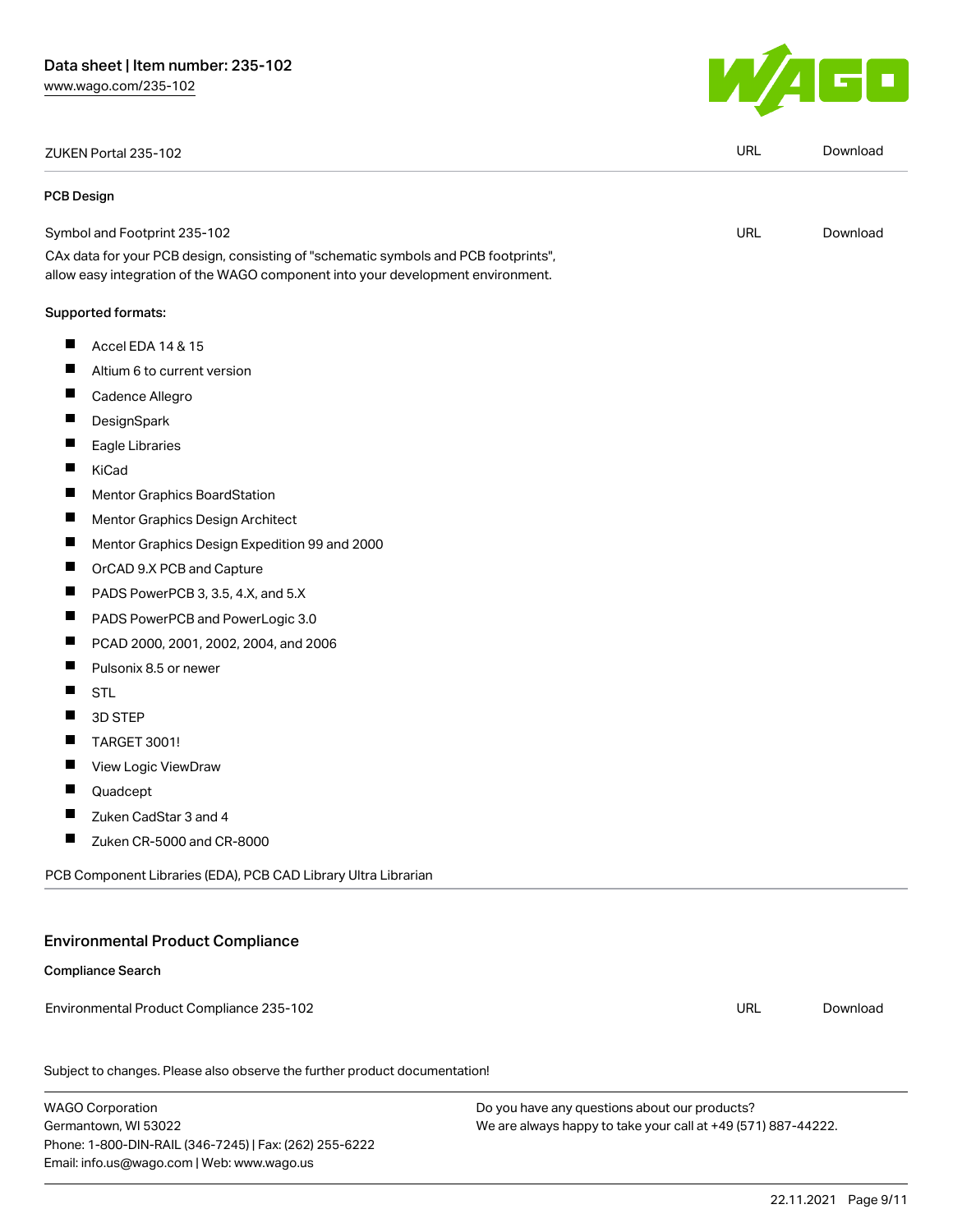

PCB terminal block; push-button; 1.5 mm²; Pin spacing 3.81 mm; 2-pole; Push-in CAGE CLAMP®; 1,50 mm²; orange

#### Installation Notes

Conductor termination







Insert solid conductors via push-in termination.

Inserting/removing fine-stranded conductors via push-button.

#### Installation



Insert/remove fine-stranded conductors

with ferrules via push-button.

Combining 1- and 2-conductor terminal blocks with different pin spacing.

#### **Testing**

Subject to changes. Please also observe the further product documentation!

WAGO Corporation Germantown, WI 53022 Phone: 1-800-DIN-RAIL (346-7245) | Fax: (262) 255-6222 Email: info.us@wago.com | Web: www.wago.us